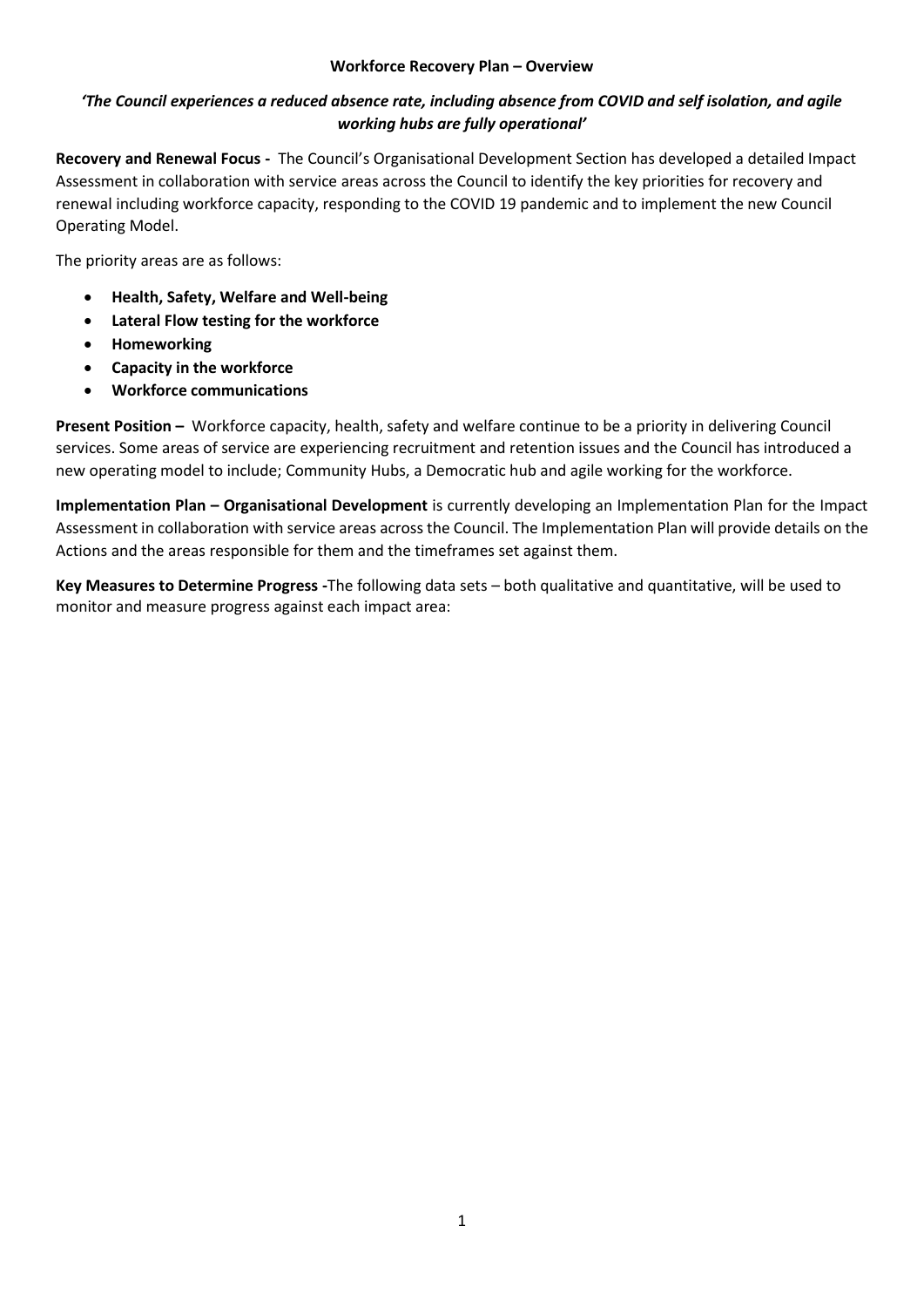| <b>Priority Area</b>                      | PI                                                      | 19/20 | 20/21 | 21/22           | <b>Trend</b> | <b>Target</b>  |
|-------------------------------------------|---------------------------------------------------------|-------|-------|-----------------|--------------|----------------|
| Health, Safety, Welfare and Well-         | Staff survey autumn 2022                                |       |       |                 |              |                |
| being                                     |                                                         |       |       |                 |              |                |
| Homeworking                               | Agile workers                                           |       |       | 31.39% of total |              | Workstyle      |
| <b>New Council Operating Model (as at</b> |                                                         |       |       | workforce       |              | identification |
| 31.01.22)                                 |                                                         |       |       |                 |              | complete       |
|                                           | Permanent homeworkers                                   |       |       | 11.22% of total |              |                |
|                                           |                                                         |       |       | workforce       |              |                |
|                                           | Service based workers                                   |       |       | 56.70% of total |              |                |
|                                           |                                                         |       |       | workforce       |              |                |
|                                           | workforce style incomplete                              |       |       | 0.70% of total  |              |                |
|                                           |                                                         |       |       | workforce       |              |                |
| <b>Capacity in the workforce</b>          | Absence - average days lost including COVID             |       |       | Quarter 3       |              | Average days   |
|                                           | <b>Corporate Services</b><br>$\bullet$                  |       |       | 5.26 days       |              | lost per       |
|                                           | <b>Regeneration and Community Services</b><br>$\bullet$ |       |       | 12.44 days      |              | employee 10    |
|                                           | <b>Social Services</b><br>$\bullet$                     |       |       | 17.65 days      |              | days           |
|                                           | <b>Corporate Education</b><br>$\bullet$                 |       |       | 5.30 days       |              |                |
|                                           | <b>Schools</b><br>$\bullet$                             |       |       | 11.09 days      |              |                |
|                                           | <b>Council Total</b>                                    |       |       | 11.72 days      |              |                |
|                                           | Absence - Average days lost excluding COVID             |       |       | Quarter 3       |              |                |
|                                           | <b>Corporate Services</b><br>$\bullet$                  |       |       | $4.99$ days     |              |                |
|                                           | <b>Regeneration and Community Services</b><br>$\bullet$ |       |       | 11.10 days      |              |                |
|                                           | <b>Social Services</b><br>$\bullet$                     |       |       | 16.87 days      |              |                |
|                                           | <b>Corporate Education</b><br>٠                         |       |       | $4.10$ days     |              |                |
|                                           | Schools<br>$\bullet$                                    |       |       | 9.41 days       |              |                |
|                                           | <b>Council Total</b>                                    |       |       | 10.53 days      |              |                |
|                                           | Average Days lost COVID                                 |       |       | Quarter 3       |              |                |
|                                           | <b>Corporate Services</b><br>$\bullet$                  |       |       | $0.27$ days     |              |                |
|                                           | <b>Regeneration and Community Services</b><br>$\bullet$ |       |       | $1.34$ days     |              |                |
|                                           | <b>Social Services</b><br>$\bullet$                     |       |       | $0.78$ days     |              |                |
|                                           | <b>Corporate Education</b><br>$\bullet$                 |       |       | $1.20$ days     |              |                |
|                                           | Schools<br>$\bullet$                                    |       |       | $1.68$ days     |              |                |
|                                           | <b>Council Total</b><br>$\bullet$                       |       |       | $1.19$ days     |              |                |